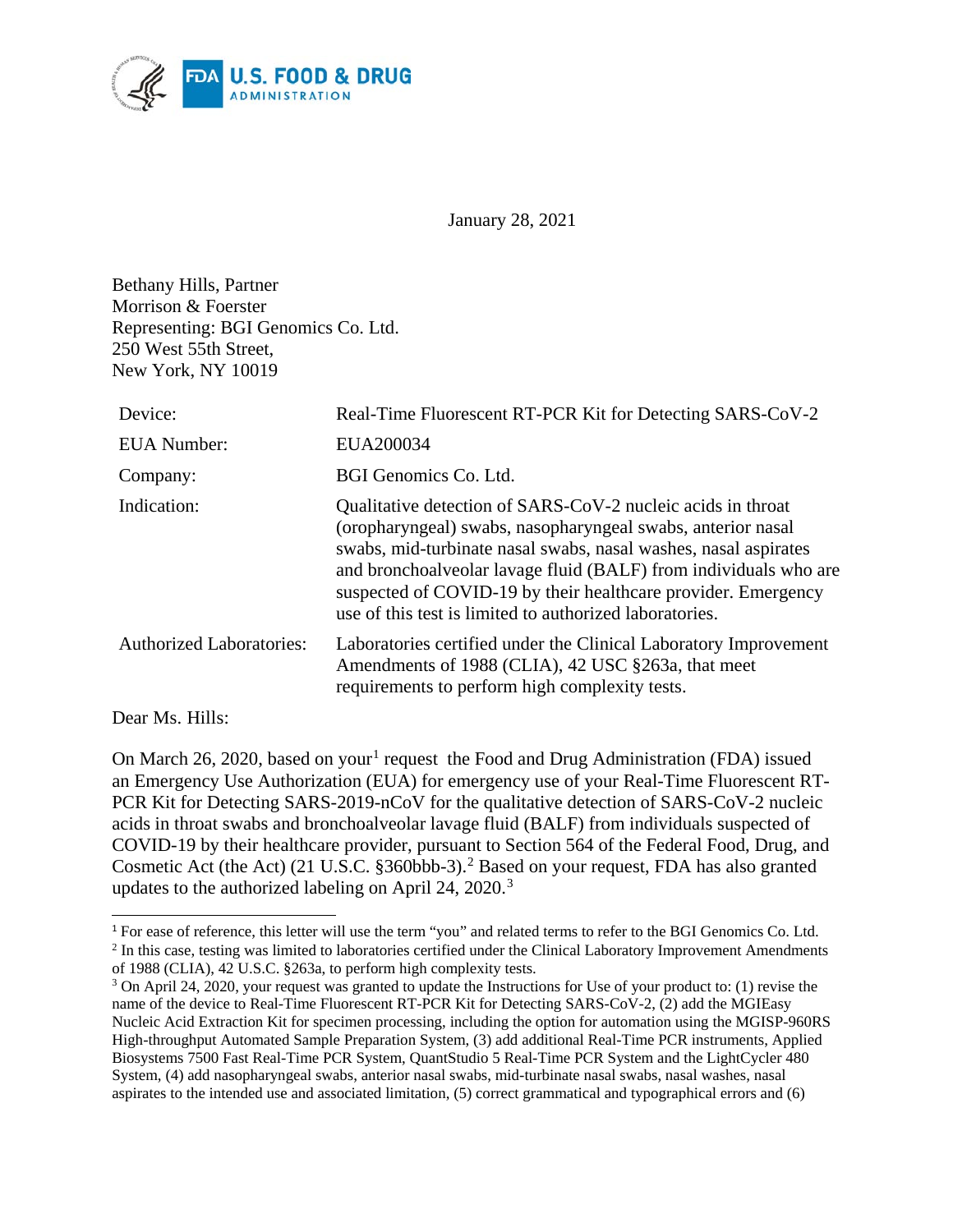On November 18, 2020, you requested to amend your EUA. Based on that request, and having concluded that revising the March 26, 2020, EUA is appropriate to protect the public health or safety under section  $564(g)(2)(C)$  of the Act (21 U.S.C. § 360bbb-3(g)(2)(C)), FDA is reissuing the March 26, 2020, letter in its entirety with revisions incorporated. [4](#page-1-0) Pursuant to section 564 of the Act and the Scope of Authorization (Section II) and Conditions of Authorization (Section IV) of this reissued letter, your product<sup>[5](#page-1-1)</sup> is now authorized for use consistent with the indication described above.

On February 4, 2020, pursuant to Section  $564(b)(1)(C)$  of the Act, the Secretary of the Department of Health and Human Services (HHS) determined that there is a public health emergency that has a significant potential to affect national security or the health and security of United States citizens living abroad, and that involves the virus that causes COVID-19. Pursuant to Section 564 of the Act, and on the basis of such determination, the Secretary of HHS then declared that circumstances exist justifying the authorization of emergency use of in vitro diagnostics for detection and/or diagnosis of the virus that causes COVID-19 subject to the terms of any authorization issued under Section 564(a) of the Act. [6](#page-1-2)

FDA considered the totality of scientific information available in authorizing the emergency use of your product for the indication above. A summary of the performance information FDA relied upon is contained in the Instructions for Use (identified below).

Having concluded that the criteria for issuance of this authorization under Section 564(c) of the Act are met, I am authorizing the emergency use of your product, described in the scope Section of this letter (Section II), subject to the terms of this authorization.

# **I. Criteria for Issuance of Authorization**

 $\overline{a}$ 

I have concluded that the emergency use of your product meets the criteria for issuance of an authorization under Section 564(c) of the Act, because I have concluded that:

1. The SARS-CoV-2 can cause a serious or life-threatening disease or condition, including severe respiratory illness, to humans infected by this virus;

<span id="page-1-0"></span>include other minor edits and associated updates to the fact sheets, labels, and Instructions for Use. <sup>4</sup> The revisions to the March 26, 2020, letter and authorized labeling include: (1) updating the warning and precautions section of the Instructions for Use of your product to emphasize the need for authorized laboratories to follow the procedure outlined in the authorized labeling, (2) revising Section III of the letter to exclude from the waivered requirements, Subpart H (Acceptance Activities, 21 CFR 820.80 and 21 CFR 820.86), Subpart I (Nonconforming Product, 21 CFR 820.90), and Subpart O (Statistical Techniques, 21 CFR 820.250) and updating Section IV of the letter with the associated conditions of authorization, and (3) revising the intended use, and healthcare provider and patient fact sheets to reflect language consistent with recent authorizations.

<span id="page-1-1"></span><sup>5</sup> For ease of reference, this letter will use the term "your product" to refer to the Real-Time Fluorescent RT-PCR Kit for Detecting SARS-CoV-2 used for the indication identified above.

<span id="page-1-2"></span><sup>6</sup> U.S. Department of Health and Human Services, *Determination of a Public Health Emergency and Declaration that Circumstances Exist Justifying Authorizations Pursuant to Section 564(b) of the Federal Food, Drug, and Cosmetic Act, 21 U.S.C.* § *360bbb-3*. 85 FR 7316 (February 7, 2020).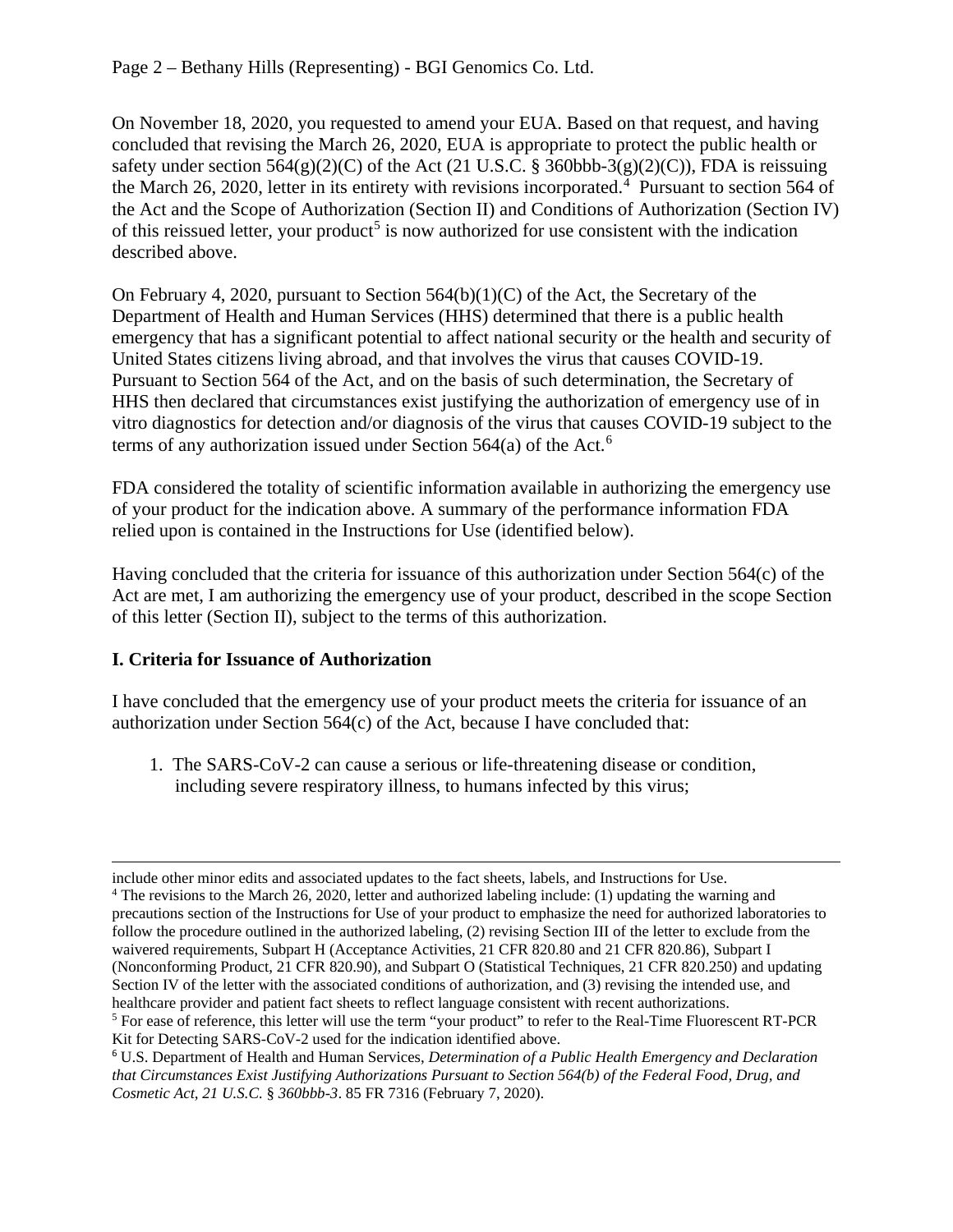- 2. Based on the totality of scientific evidence available to FDA, it is reasonable to believe that your product may be effective in diagnosing COVID-19, and that the known and potential benefits of your product when used for diagnosing COVID-19, outweigh the known and potential risks of your product; and
- 3. There is no adequate, approved, and available alternative to the emergency use of your product. [7](#page-2-0)

## **II. Scope of Authorization**

I have concluded, pursuant to Section 564(d)(1) of the Act, that the scope of this authorization is limited to the indication above.

### **Authorized Product Details**

 $\overline{a}$ 

Your product is a qualitative test for the detection of SARS-CoV-2 nucleic acids in throat (oropharyngeal) swabs, nasopharyngeal swabs, anterior nasal swabs, mid-turbinate nasal swabs, nasal washes, nasal aspirates and bronchoalveolar lavage fluid (BALF) from individuals who are suspected of COVID-19 by their healthcare provider. The SARS-CoV-2 nucleic acid is generally detectable in respiratory specimens during the acute phase of infection. Positive results are indicative of the presence of SARS-CoV-2 nucleic acid; clinical correlation with patient history and other diagnostic information is necessary to determine patient infection status. Positive results do not rule out bacterial infection or co-infection with other viruses. Negative results do not preclude SARS-CoV-2 infection and should not be used as the sole basis for patient management decisions. Negative results must be combined with clinical observations, patient history, and epidemiological information. Testing is limited to laboratories certified under CLIA that meet requirements to perform high complexity tests.

To use your product, SARS-CoV-2 nucleic acid is first extracted, isolated and purified from human respiratory specimens, using authorized extraction methods. The purified nucleic acid is then reverse transcribed into cDNA followed by PCR amplification and detection using an authorized real-time PCR instrument. The Real-Time Fluorescent RT-PCR Kit for Detecting SARS-CoV-2 includes the following materials and control materials or other authorized materials: SARS-CoV-2 Reaction Mix, SARS-CoV-2 Enzyme Mix, SARS-CoV-2 Positive Control, SARS-CoV-2 No Template Control.

Your product requires the following control materials, or other authorized control materials (as may be requested under Condition K. below), that are to be run as outlined in the instructions for use. All controls listed below must generate expected results in order for a test to be considered valid, as outlined in the Instructions for Use:

- Internal Control endogeneous RNA that controls for specimen quality and demonstrates that nucleic acid was generated by the extraction process.
- SARS-CoV-2 Positive Control SARS-CoV-2 RNA fragments capsulated in bacteriophage. The positive control is used to monitor for failures of rRT-PCR reagents and reaction conditions.

<span id="page-2-0"></span><sup>&</sup>lt;sup>7</sup> No other criteria of issuance have been prescribed by regulation under Section 564(c)(4) of the Act.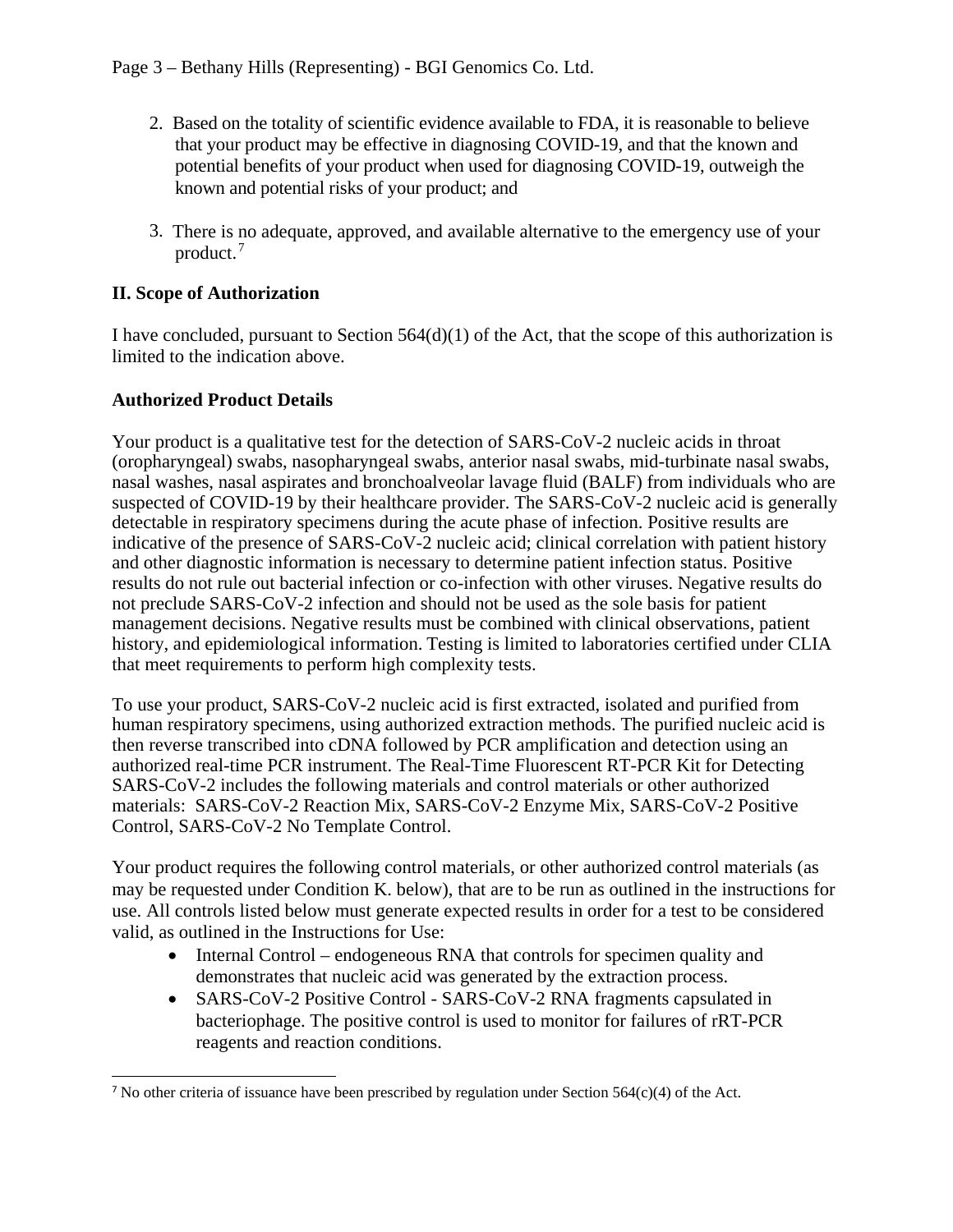• SARS-CoV-2 No Template Control - buffer used to monitor non-specific amplification, cross-contamination during experimental setup, and nucleic acid contamination of reagents.

Your product also requires the use of additional authorized materials and authorized ancillary reagents that are not included with your product and are described in the Instructions for Use.

The labeling entitled "Real-Time Fluorescent RT-PCR Kit for Detecting SARS-CoV-2 Instructions for Use" (available at [https://www.fda.gov/medical-devices/coronavirus-disease-](https://www.fda.gov/medical-devices/coronavirus-disease-2019-covid-19-emergency-use-authorizations-medical-devices/vitro-diagnostics-euas)[2019-covid-19-emergency-use-authorizations-medical-devices/vitro-diagnostics-euas\)](https://www.fda.gov/medical-devices/coronavirus-disease-2019-covid-19-emergency-use-authorizations-medical-devices/vitro-diagnostics-euas), and the following fact sheets information pertaining to the emergency use, which is required to be made available as set forth in the Conditions of Authorization (Section IV), are collectively referred to as "authorized labeling":

- Fact Sheet for Healthcare Providers: BGI Genomics Co. Ltd. Real-Time Fluorescent RT-PCR Kit for Detecting SARS-CoV-2
- Fact Sheet for Patients: BGI Genomics Co. Ltd. Real-Time Fluorescent RT-PCR Kit for Detecting SARS-CoV-2

The above described product, with the authorized labeling provided as set forth in the Conditions of Authorization (Section IV), is authorized to be distributed to and used by authorized laboratories under this EUA, despite the fact that it does not meet certain requirements otherwise required by applicable federal law.

I have concluded, pursuant to Section  $564(d)(2)$  of the Act, that it is reasonable to believe that the known and potential benefits of your product, when used consistent with the Scope of Authorization of this letter (Section II), outweigh the known and potential risks of your product.

I have concluded, pursuant to Section 564(d)(3) of the Act, based on the totality of scientific evidence available to FDA, that it is reasonable to believe that your product may be effective in diagnosing COVID-19, when used consistent with the Scope of Authorization of this letter (Section II), pursuant to Section  $564(c)(2)(A)$  of the Act.

FDA has reviewed the scientific information available to FDA, including the information supporting the conclusions described in Section I above, and concludes that your product (as described in the Scope of Authorization of this letter (Section II)) meets the criteria set forth in Section 564(c) of the Act concerning safety and potential effectiveness.

The emergency use of your product under this EUA must be consistent with, and may not exceed, the terms of this letter, including the Scope of Authorization (Section II) and the Conditions of Authorization (Section IV). Subject to the terms of this EUA and under the circumstances set forth in the Secretary of HHS's determination under Section 564(b)(1)(C) of the Act described above and the Secretary of HHS's corresponding declaration under Section 564(b)(1) of the Act, your product is authorized for the indication above.

# **III. Waiver of Certain Requirements**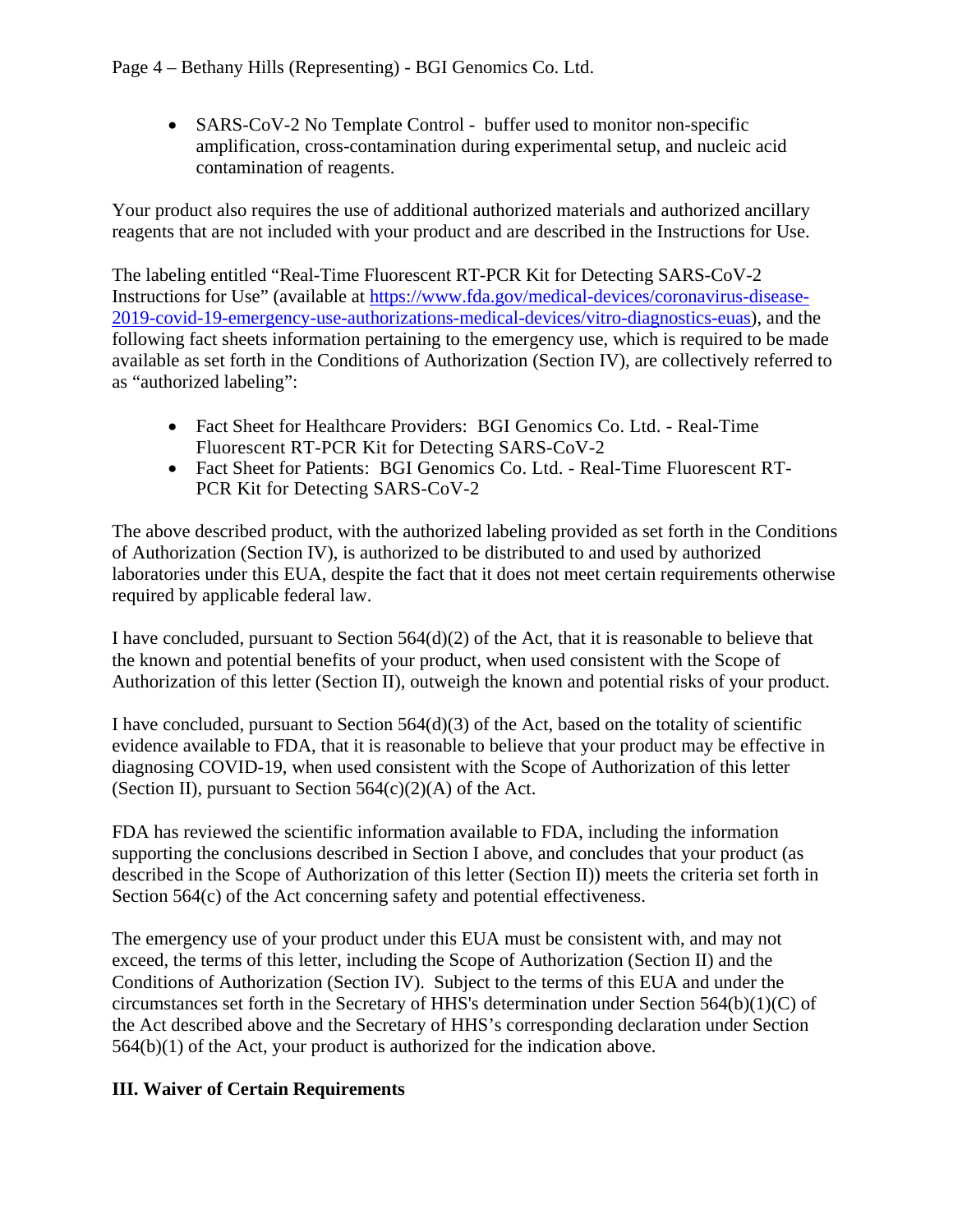I am waiving the following requirements for your product during the duration of this EUA:

• Current good manufacturing practice requirements, including the quality system requirements under 21 CFR Part 820 with respect to the design, manufacture, packaging, labeling, storage, and distribution of your product but excluding Subpart H (Acceptance Activities, 21 CFR 820.80 and 21 CFR 820.86), Subpart I (Nonconforming Product, 21 CFR 820.90), and Subpart O (Statistical Techniques, 21 CFR 820.250).

### **IV. Conditions of Authorization**

Pursuant to Section 564(e) of the Act, I am establishing the following conditions on this authorization:

#### **BGI Genomics Co. Ltd. (You) and Authorized Distributor(s)[8](#page-4-0)**

- A. Your product must comply with the following labeling requirements under FDA regulations: the intended use statement  $(21 \text{ CFR } 809.10(a)(2), (b)(2))$ ; adequate directions for use (21 U.S.C. 352(f)), (21 CFR 809.10(b)(5), (7), and (8)); appropriate limitations on the use of the device including information required under 21 CFR 809.10(a)(4); and any available information regarding performance of the device, including requirements under 21 CFR 809.10(b)(12).
- B. You and authorized distributor(s) must make your product available with the authorized labeling to authorized laboratories.
- C. You and authorized distributor(s) must make available on your website(s) the authorized labeling.
- D. You and authorized distributor(s) must include a physical copy of the authorized "Real-Time Fluorescent RT-PCR Kit for Detecting SARS-CoV-2 Instructions for Use" with each shipped product to authorized laboratories.
- E. You and authorized distributor(s) must inform authorized laboratories and relevant public health authorities of this EUA, including the terms and conditions herein, and any updates made to your product and authorized labeling.
- F. Through a process of inventory control, you and authorized distributor(s) must maintain records of the authorized laboratories to which they distribute the test and number of tests they distribute.
- G. You and authorized distributor(s) must collect information on the performance of your

<span id="page-4-0"></span> $\overline{a}$ <sup>8</sup> "Authorized Distributor(s)" are identified by you, BGI Genomics Co. Ltd., in your EUA submission as an entity allowed to distribute your product.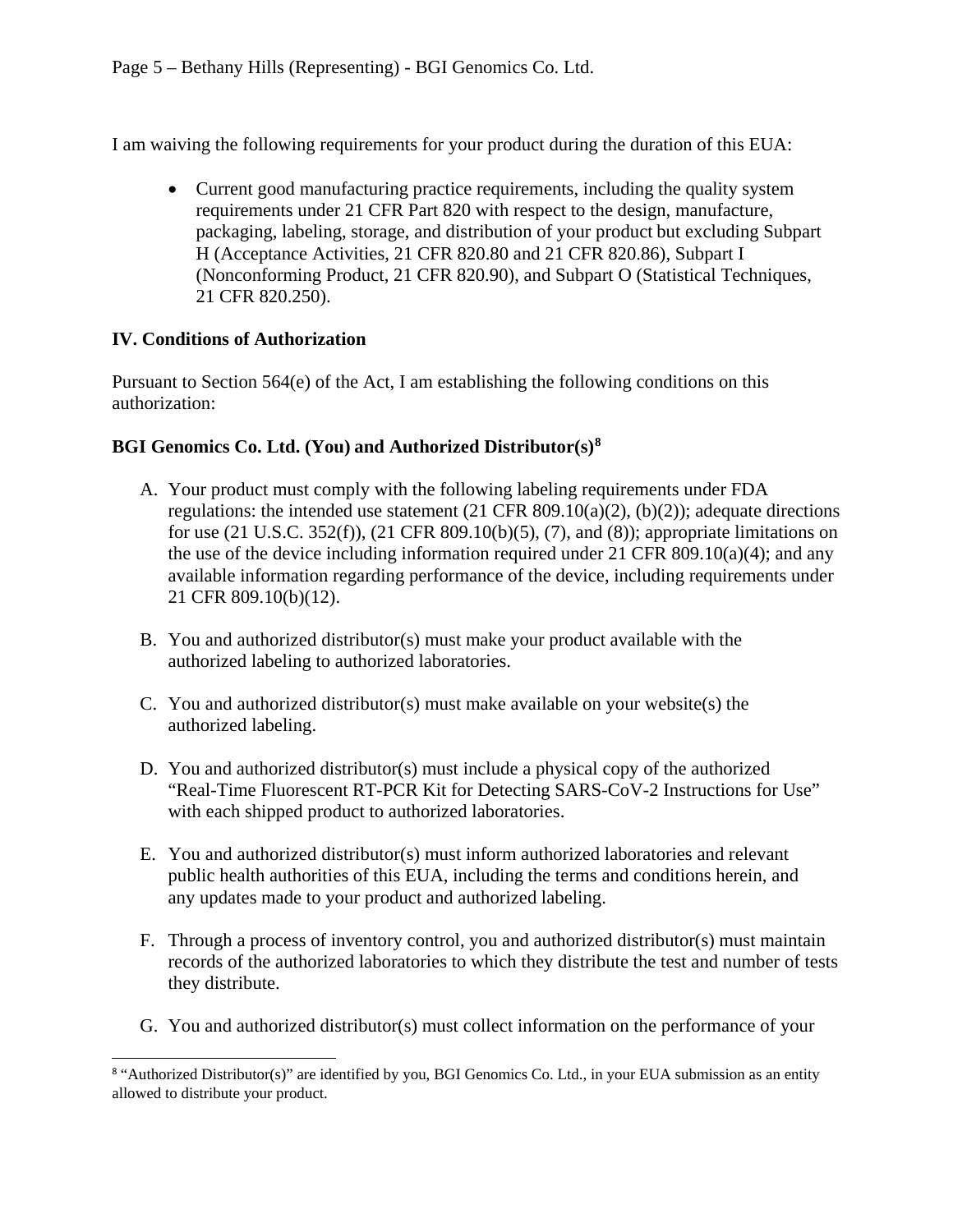product. You will report to FDA any suspected occurrence of false positive and false negative results and significant deviations from the established performance characteristics of the product of which you become aware.

H. You and authorized distributor(s) are authorized to make available additional information relating to the emergency use of your product that is consistent with, and does not exceed, the terms of this letter of authorization.

## **BGI Genomics Co. Ltd. (You)**

- I. You must notify FDA of any authorized distributor(s) of your product, including the name, address, and phone number of any authorized distributor(s).
- J. You must provide its authorized distributor(s) with a copy of this EUA and communicate to authorized distributor(s) any subsequent amendments that might be made to this EUA and its authorized accompanying materials (e.g., Fact Sheets).
- K. You may request changes to this EUA for your product, including to the Scope of Authorization (Section II in this letter) or to the authorized labeling, including requests to make available additional authorized labeling specific to an authorized distributor. Such additional labeling may use another name for the product but otherwise must be consistent with the authorized labeling, and not exceed the terms of authorization of this letter. Any request for changes to this EUA should be submitted to the Division of Microbiology (DMD)/Office of Health Technology 7 (OHT7)-Office of In Vitro Diagnostics and Radiological Health (OIR)/Office of Product Evaluation and Quality (OPEQ)/Center for Devices and Radiological Health (CDRH) and require appropriate authorization from FDA prior to implementation.
- L. You must comply with the following requirements pursuant to FDA regulations: 21 CFR 820 Subpart H (Acceptance Activities, 21 CFR 820.80 and 21 CFR 820.86), Subpart I (Nonconforming Product, 21 CFR 820.90), and Subpart O (Statistical Techniques, 21 CFR 820.250).
- M. You must have lot release procedures and the lot release procedures, including the study design and statistical power, must ensure that your product released for distribution has the clinical and analytical performance claimed in the authorized labeling.
- N. If requested by FDA, you must submit lot release procedures to FDA, including sampling protocols, testing protocols, and acceptance criteria, that you use to release lots of your product for distribution in the U.S. If such lot release procedures are requested by FDA, you must provide it within 48 hours of the request.
- O. You must evaluate the analytical limit of detection and assess traceability<sup>[9](#page-5-0)</sup> of your product with any FDA-recommended reference material(s). After submission to and

<span id="page-5-0"></span> <sup>9</sup> Traceability refers to tracing analytical sensitivity/reactivity back to an FDA-recommended reference material.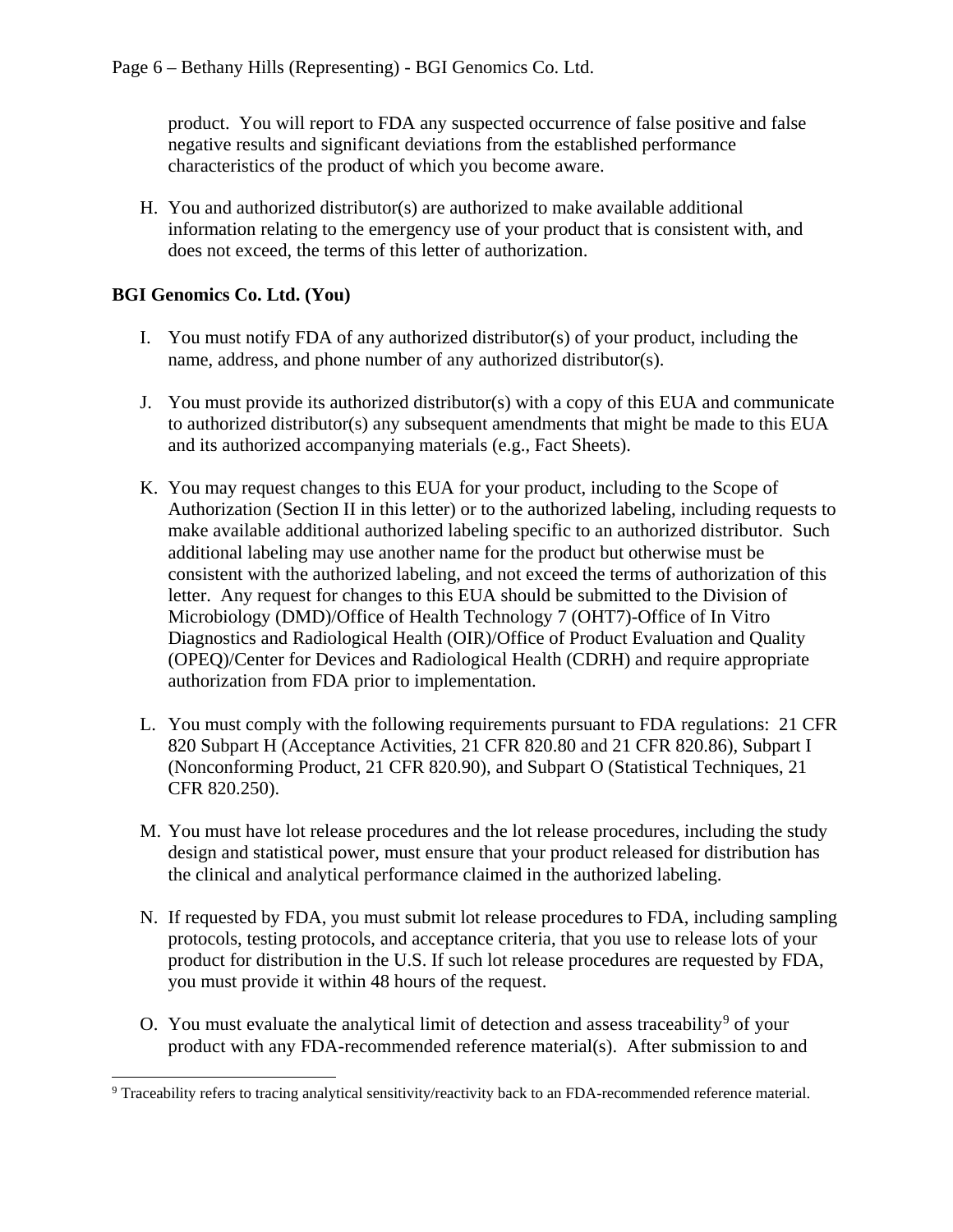concurrence with the data by FDA you will update your labeling to reflect the additional testing.. Such labeling updates will be made in consultation with, and require concurrence of, DMD/OHT7-OIR/OPEQ/CDRH.

- P. You must further develop a laboratory procedure whereby authorized laboratories can verify that the RUO instruments authorized with your product are capable of performing the Real-Time Fluorescent RT-PCR Kit for Detecting SARS-CoV-2with sufficient accuracy, as stated in the authorized labeling. You should submit the procedure to FDA within 21 calendar days of authorization. After DMD/OHT7-OIR/OPEQ/CDRH's review and concurrence, you will update the authorized labeling to reflect the laboratory procedure within 45 calendar days of authorization.
- Q. You must have a process in place to track adverse events, including any occurrence of false results with your product and report to FDA in accordance with 21 CFR Part 803.

## **Authorized Laboratories**

- R. Authorized laboratories using your product must include with test result reports all authorized Fact Sheets. Under exigent circumstances, other appropriate methods for disseminating these Fact Sheets may be used, which may include mass media.
- S. Authorized laboratories using your product must use your product as outlined in the Instructions for Use. Deviations from the authorized procedures, including the authorized instruments, authorized extraction methods, authorized clinical specimen types, authorized control materials, authorized other ancillary reagents and authorized materials required to use your product are not permitted.
- T. Authorized laboratories that receive your product must notify the relevant public health authorities of their intent to run your product prior to initiating testing.
- U. Authorized laboratories using your product must have a process in place for reporting test results to healthcare providers and relevant public health authorities, as appropriate.
- V. Authorized laboratories must collect information on the performance of your product and report to DMD/OHT7-OIR/OPEQ/CDRH (via email: [CDRH-EUA-](mailto:CDRH-EUA-Reporting@fda.hhs.gov)[Reporting@fda.hhs.gov\)](mailto:CDRH-EUA-Reporting@fda.hhs.gov) and You (mailto: [info@bgiamericas.com\)](mailto:info@bgiamericas.com) any suspected occurrence of false positive or false negative results and significant deviations from the established performance characteristics of your product of which they become aware.
- W. All laboratory personnel using your product must be appropriately trained in RT-PCR techniques and use appropriate laboratory and personal protective equipment when handling this kit, and use your product in accordance with the authorized labeling.

# **BGI Genomics Co. Ltd. (You), Authorized Distributor(s) and Authorized Laboratories**

X. You, authorized distributors, and authorized laboratories using your product must ensure